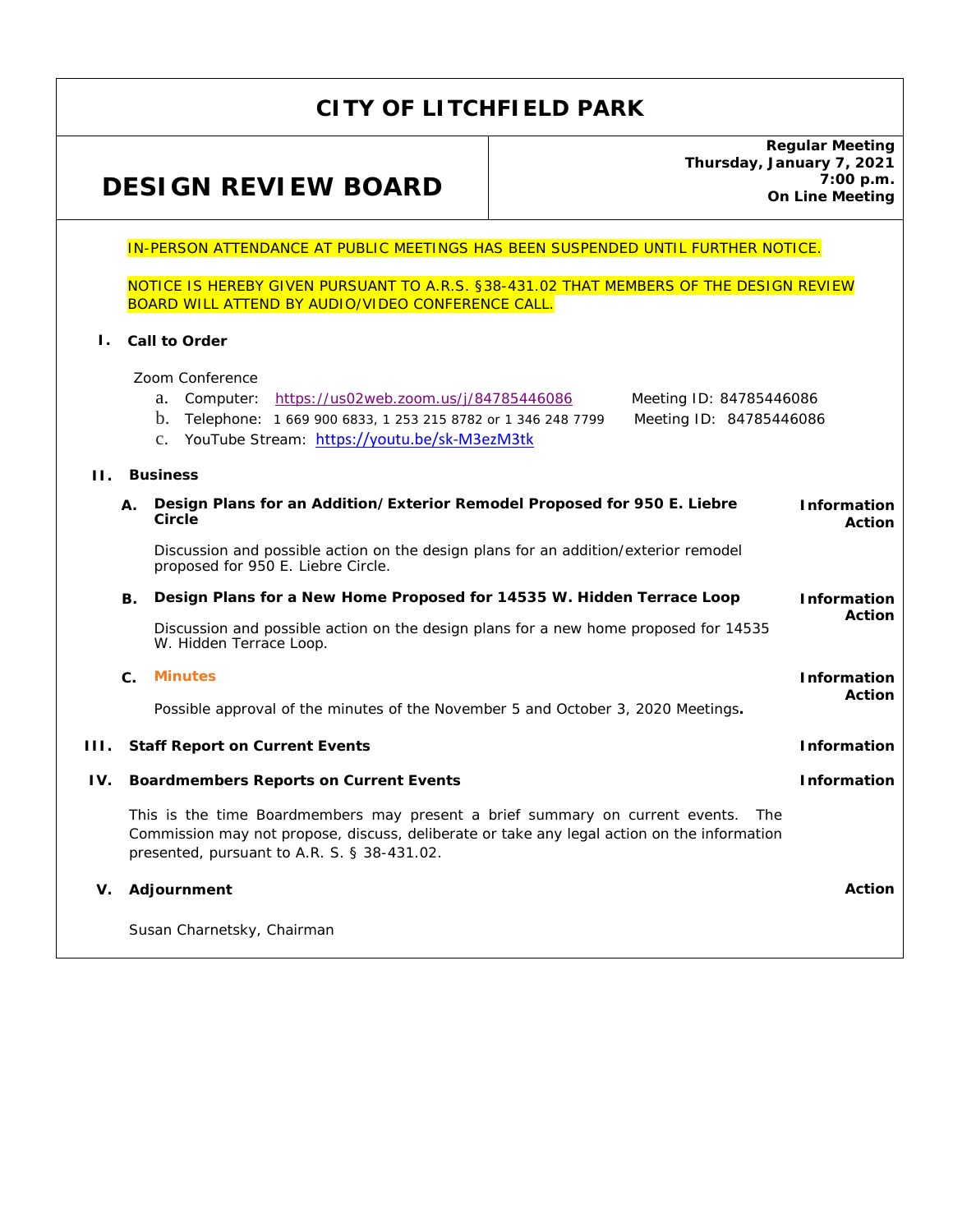## **MINUTES OF THE REGULAR MEETING OF THE LITCHFIELD PARK DESIGN REVIEW BOARD November 5, 2020**

## <span id="page-1-0"></span>**I. Call to Order**

The meeting was held online via Zoom and called to order by Chair Charnetsky at 7:07 p.m.

Present: Chair Charnetsky; Vice Chair Ledyard; and Boardmembers Dudley, O'Connor, and Clair.

Absent: None.

Staff Present: Jason Sanks, Planning Consultant; Pam Maslowski, Director of Planning Services; Rosa Juarez, Accounting Specialist; and Stephanie Irwin, Accounting Specialist.

## **II. Business**

## **A**. **Design Plans for an Addition/Exterior Remodel Proposed for 1114 N. Oro Vista**

Mr. Sanks stated that this applicant is seeking approval for additions to an existing home to add a new bedroom, office, laundry and closet to the rear of an existing residence. He displayed copies of the site plan and elevations for the project, noting that the additions are proposed for the rear of the residence and will not be facing the street. The elevations indicate that the roofline, window fenestrations and scale will be maintained. There is a note on the elevation that the stucco finish and exterior paint colors on the additions will match the existing residence. Staff finds that the additions will add value to the residence and the overall neighborhood, and approval is recommended with the condition that the colors, building materials and finishes shall match the existing residence.

Elisa Bayha, of Run Run Design and representing the applicant, stated that these are standard additions to the residence, and she had nothing further to add.

Boardmember O'Connor **moved** to approve the application based on Staff's recommendation and with the condition that the colors, building materials, and finishes match the existing residence; Boardmember Dudley **seconded; unanimous approval**.

## **B. Design Plans for a Roof Mounted Solar Panel Installation Proposed for 310 N. Cloverfield Circle**

Mr. Sanks stated that this is a request for approval of solar electric panels on the flat roof of an existing residence. He then read the Zoning Code requirements for the placement of solar panels on a flat roof. He noted that it appears on the exhibits provided by the applicant that there is a parapet roof on all four sides of the roof. However, the parapet wall is the shortest on the front of the home. The applicant did provide an illustration and photo noting that the panels at the highest point will be about 1'2" off the top of the roof, but the parapet wall at the front is only about 7" tall. The concern is that the panel array closest to the front of the home will be about 6" to 7" higher than the parapet wall. Staff would suggest that the pitch be reduced to lower the height of the panels for the array closest to the front so it will not be as visible. In the past, the Board has allowed an inch or two to pop up above the parapet because that is not quite as visible from the street.

It was noted that the applicant was not present.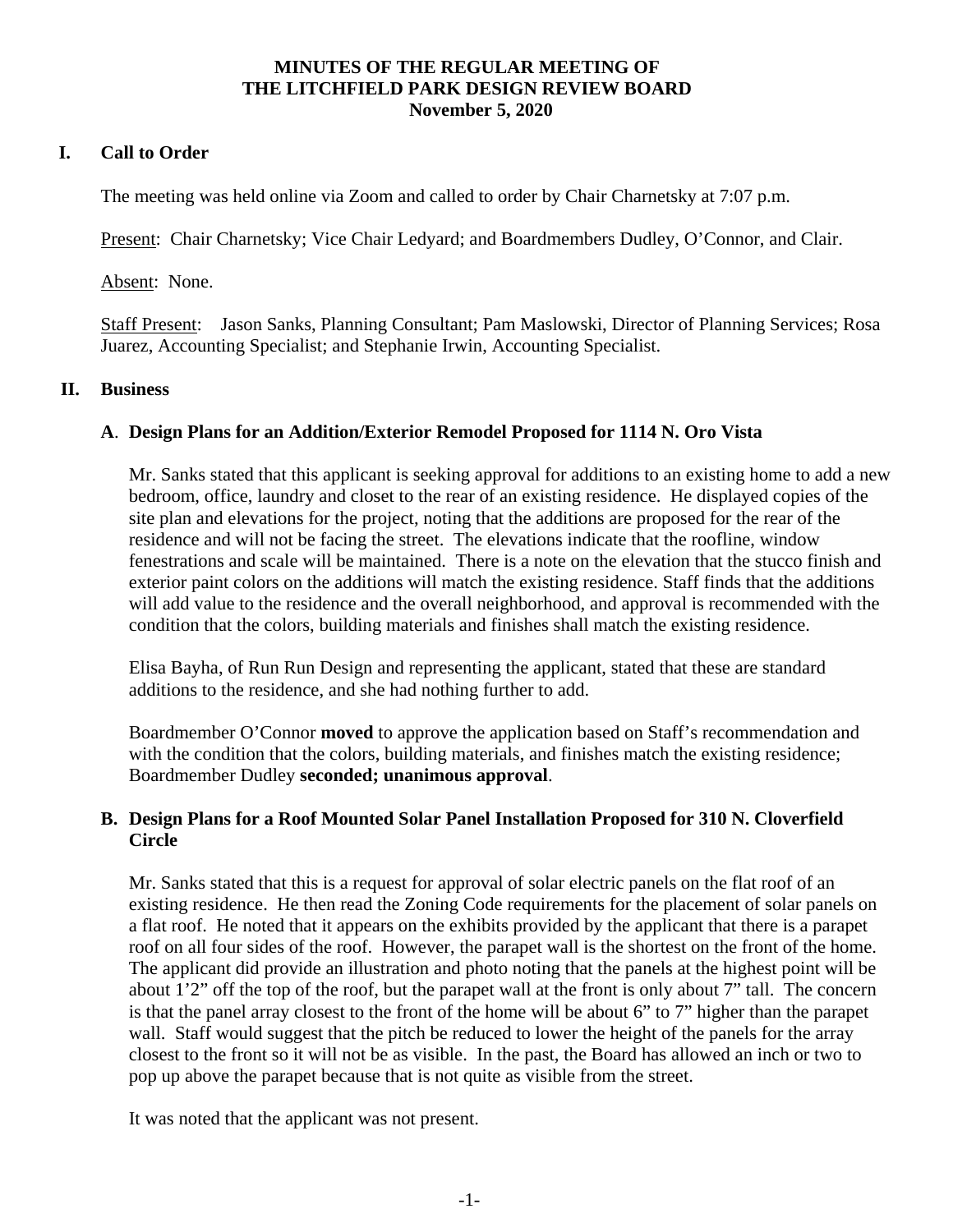Chairm Charnetsky noted that she had a questions for the applicant such as which direction the panels would be tilted. She believes this should be continued so the applicant can be present to provide more information.

Boardmember Dudley **moved** to continue this item; Boardmember Clair **seconded; unanimous approval.** 

## **C. Site, Landscaping, Lighting, and Architectural Plans Proposed for 15.5 Acres of the Orchard at Rancho La Loma – Residential Senior Living Development, Generally Located at the Northwest Corner of Camelback and Litchfield Road**

Mr. Sanks stated that Council recently adopted the rezoning ordinance for the Planned Area Development Rezoning case which allows the applicants to move forward with their Design Review Board application which includes the site plan, landscape plan, grading and drainage plans, and building elevations for 15.5 acres of the overall project. The 15.5 acres is included within the 82 acre conceptual development plan that was approved by Council. This 15.5 acre plan presented tonight will also move forward to Council for possible approval as a final development plan. It was Council's choice to add this additional layer of scrutiny on the project to ensure compliance with the rezoning ordinance and the development agreement. He displayed an exhibit providing a "bird's eye" view of the project and explained what is being proposed. The applicant is proposing three housing types – casitas, terraces, and villas. The casitas will be lower density single level duplex units with about 2,500 to 2,700 square feet for each unit. The Terrace units will located in two story buildings that will include five units with garages on the lower level. The Villas are proposed to be more of a stacked living type dwelling with 16 units per building. It is anticipated that there will be 60 to 76 units at buildout. One parking space per each unit will be provided for all units, which exceeds the City's requirement of .7 spaces per unit. The requirement is less due to this being an age restricted community. Sun Health has proposed phasing within the project where they will start with building some of the buildings first as they build out this 15.5 acres. Then, their sales success with each of the different types of units could drive the reallocation of lower or higher density units with one another. However, the footprints of those units have been designed so that they can be inter changeable. So, it will not be 100% known what will go on each parcel. It is somewhat like a standard plan. Sun Health is asking for approval of the architecture, site plan, and landscaping in concept, with the understanding that they are asking for some flexibility for those building units. Mr. Sanks displayed and reviewed the site and landscape plans. He stated that his understanding is that Sun Health would like to build one of the 16-unit buildings now and build the second building in a later phase. One of Sun Health's overriding design idea is to cluster their buildings around a significant amount of open space. They are required by their zoning ordinance to provide a minimum of 15% open space, and they have provided about 60% open space with this particular phase of their project. There is some surface parking, but not a lot because garages will be provided. There will be a series of sidewalks and pathways that will connect to the park space and between buildings. Mr. Sanks reviewed the building elevations. He noted that the casitas will offer a couple of different elevation styles, with one being a more contemporary style. The Terrace units will be located in a stacked two-story building. There will be five units per building with garages located on the first floor. The Villas units will be located in a three-story building. The Villas style is more of a condominium stacked living style with the garages on the first level and a series of units and balconies on the second and third levels. Sun Health has noted they plan to build one of these buildings at first, with the second built later.

Mr. Sanks reviewed the list of conditions included in his Staff Report and what has taken place since the report was written.

• The City Engineer has reviewed this application and there are several items that are being actively followed up on by Sun Health. Their engineer has provided information as late as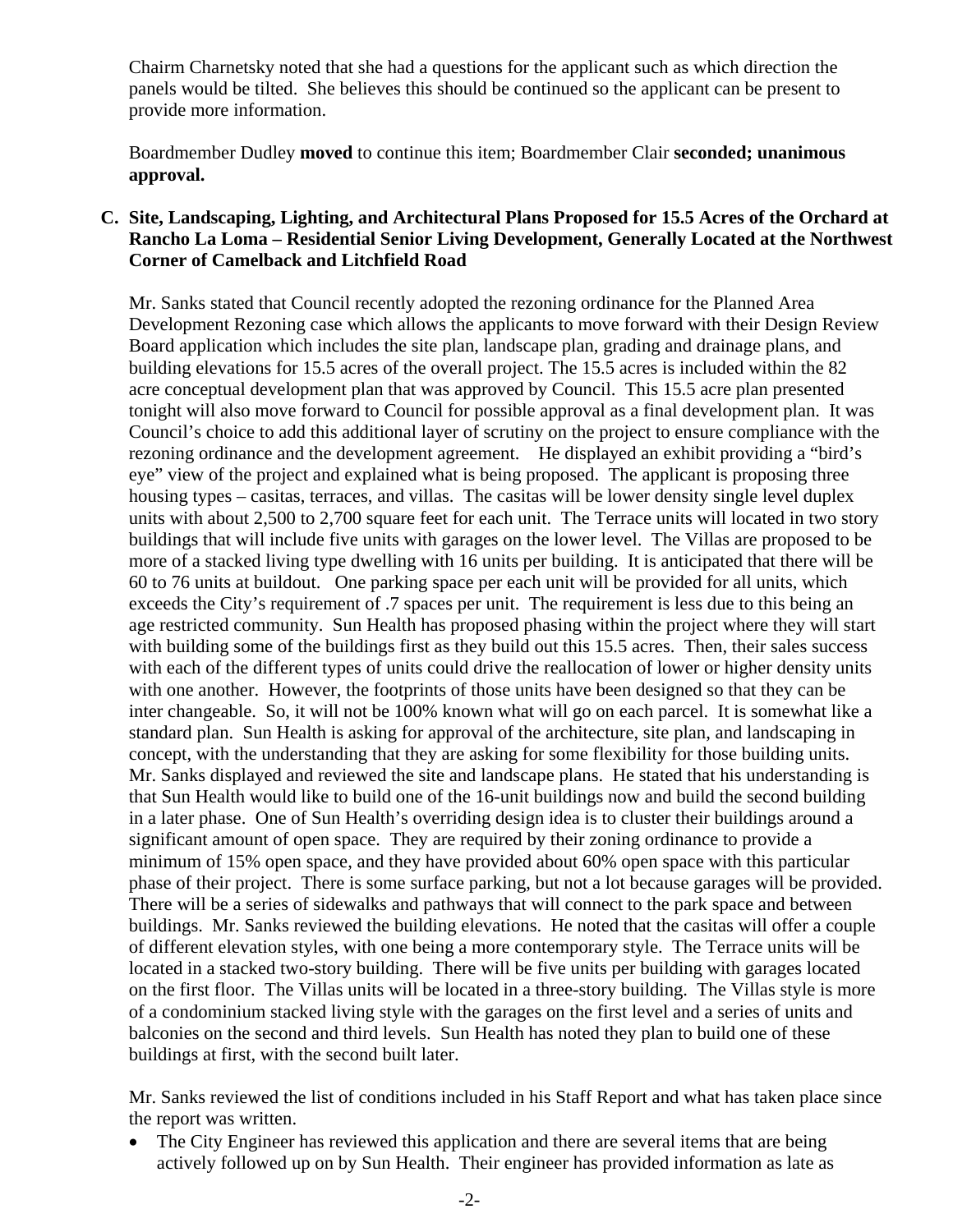today. The final development plan will require a traffic impact study which will be processed by the City Engineer prior to this going to Council for approval of the final development plan. That study will drive the required roadway improvements.

- The City is expecting to receive approval from the City of Goodyear Fire Department. Access to the development is like one big loop. It does not punch through to an access on Litchfield Road. That will be a future phase of development. For now, all of the access will be through Denny Boulevard to Camelback Road.
- It has been confirmed that the number of units being proposed for this portion of the conceptual development plan is at, or less, than what is allowed with the Planned Development rezoning ordinance.
- It has been confirmed that they have met the 15% open space requirement.
- The request for flexibility by using interchangeable housing pods was addressed earlier.
- Council made it clear when they were approving the rezoning application that they wanted to make sure this project and the rest of the campus buildout would include a pathway network. A pathway is defined as being a 10' wide sidewalk in the Code. The intention of having a sidewalk that wide is to have it in specific locations so that residents that choose to own and maneuver about on golf carts can do so. The cart paths are intended to connect people and places, like parkways with other units. They should also meander through the parks in the project. The pathways should not be relegated to just the streets in the project. He would like Sun Health to address this. If the application is approved, the Board could place a condition on the approval that prior to approval of their building and civil plans, their cart path plans must be approved by the City Engineer.

Staff finds this next phase of development is consistent with their campus vision of a continuum of care oasis-like environment in Litchfield Park. The landscaping is consistent with the existing campus and their more recent approval of a Community Center. The architecture intent here is to take the existing medical plaza and bridge it with more contemporary architectural trends. They are trying to bring the architecture forward. Approval of The Orchards at Rancho La Loma application is recommended, subject to exhibits included in the application and the following conditions:

- Prior to City approval of the civil and building improvement plans for the project, the applicant shall provide the following:
	- a. Traffic Impact Study to be reviewed and approved by the City Engineer.
	- b. Approval from Goodyear Fire on access to all portions of the 15.5 acres included in this phase of development.
	- c. Pathway exhibit indicating location of 10' paths to connect people and places on golf carts per the PAD approved exhibits.
	- d. Verification that all development standards of their approved PAD Development Plan have been met.
	- e. Identification on the site plan of what housing pods are interchangeable with a different housing type than currently shown.

Chair Charnetsky noted that landscape drawings are small and she did not see any lighting plans.

Paul Vanderveen, representing Sun Health, stated that several items that were on the list of conditions were submitted today. A traffic impact study was submitted. They submitted a start of a pathing plan and they will do what was required in their ordinance. They definitely will want pathing throughout the 300 acres they will be developing. As for locating golf cart pathways internal to their senior living, they do have some concerns regarding the safety of the residents with regard to golf carts. They have planned for golf carts, and the Villa buildings will have a car space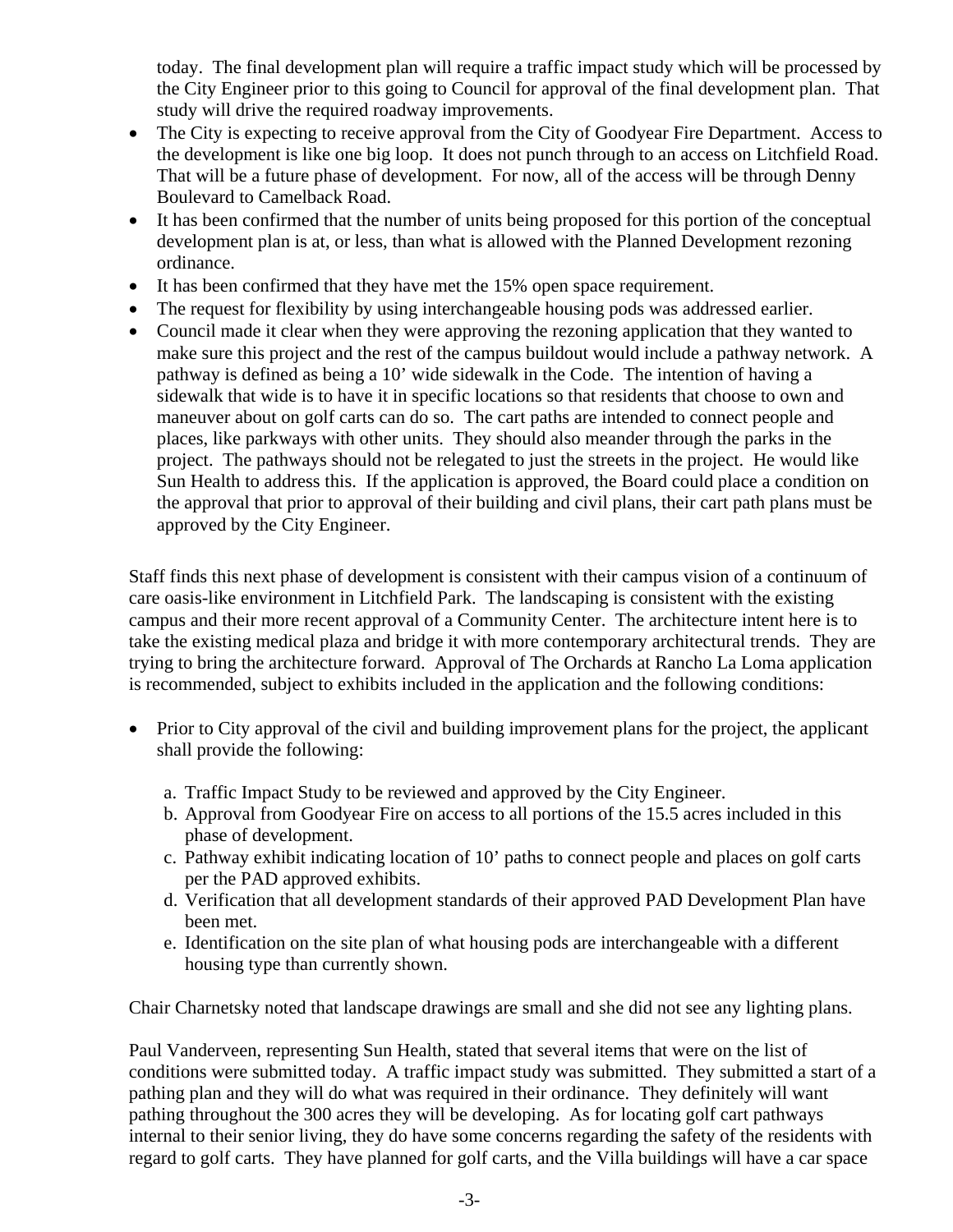and a golf cart space. They did submit the golf cart pathway plan today. Several of the other points have also been addressed. As for the landscaping, the current landscaping at La Loma is over 15 years old. They just put out an RFP to enhance the current landscaping, and they plan on putting in a more elaborate and robust type of landscaping that can be enjoyed by the residents. They call this part of the project a pocket neighborhood. There is green space on the inside and the parking for the units is on the outside, so the front porches face the green space. On the two story buildings, there will be two units on the main level and three on the second floor. The five garages will be on the first level in the back. For lighting, they will have bollards around the pathways and streetlights. They did receive a comment today from the City Engineer to add an additional streetlight, and they will be accommodating that request.

Chair Charnetsky inquired which units were interchangeable on the site plan. Mr. Vanderveen responded that the two larger buildings that will house the Villas units are stationary. They will not be moved. The other units indicated in light and dark blue on the site plan can be intermixed because the footprints are the same. However, the final plan they submitted to the City is what they think the maximum number of units will be, which is a total of 76 units. Depending on sales, they may move those around, but this is what they believe they will do. They are some things they have to be sensitive to such as view corridors, having like buildings next to each other, etc. It could be less than 76 units if they end up selling more casitas than terrace units.

Mr. Vanderveen reviewed and discussed the building elevations. The Villa units will be in the three story buildings. They are calling this product a hybrid unit. Each unit will have a balcony system and popouts to get light in the unit and provide some outdoor space. It is a big building, but will feel like a smaller building because of the way it is broken up. They incorporated as much rock and texture as they could on these buildings. The duplex casita buildings will have the garages in the back. The wanted to have a modern elevation to pay homage to Litchfield Park's mid-century architecture. They did this with the Community Center they will be building. There will also be an elevation with more traditional architecture. Both the modern and traditional buildings will have the same footprint. The casitas will be the largest casitas they have ever offered in a community. The two story Terrace product will offer two units on the main floor. There will be one unit that goes across the top. On the bottom of that, there will be the five single garages and there will be a hallway that will lead to the three units on the second floor. There will be an elevator in the building.

Chair Charnetsky commented that she believes the plans look good. Mr. Vanderveen stated that they will be upgrading the lighting throughout the whole community. It will carry a traditional feel, not too different from what they currently have. They want to tie in some of the historic elements and still represent current trends. The light shown in the plan is a minimal standard. The uplights shown are for the units. There will also be some building lights that will light down for pathways and for lighting around the buildings.

Chair Charnetsky asked for confirmation that what the Board is being asked to approve is the site layout, landscaping, lighting and architectural design. Mr. Sanks noted that there are grading and drainage plans that were included. Chair Charnetsky noted that this is too large a project for the Board to review the grading and drainage. Mr. Sanks noted that it is under review now, and it could be part of the final development plan to be reviewed by the City Engineer.

Mr. Sanks asked Mr. Vanderveen to elaborate where the larger pathways would be located. Mr. Vanderveen replied that they have offered to widen the promenade walk along the road and they might look at the driveway road at the back to have a complete circle. At the minimum, they believe the promenade walk could be the 10' pathway which can lead out of the community to a larger pathway. The speed limits in their communities is 12.5 MPH. Mr. Sanks stated that he understands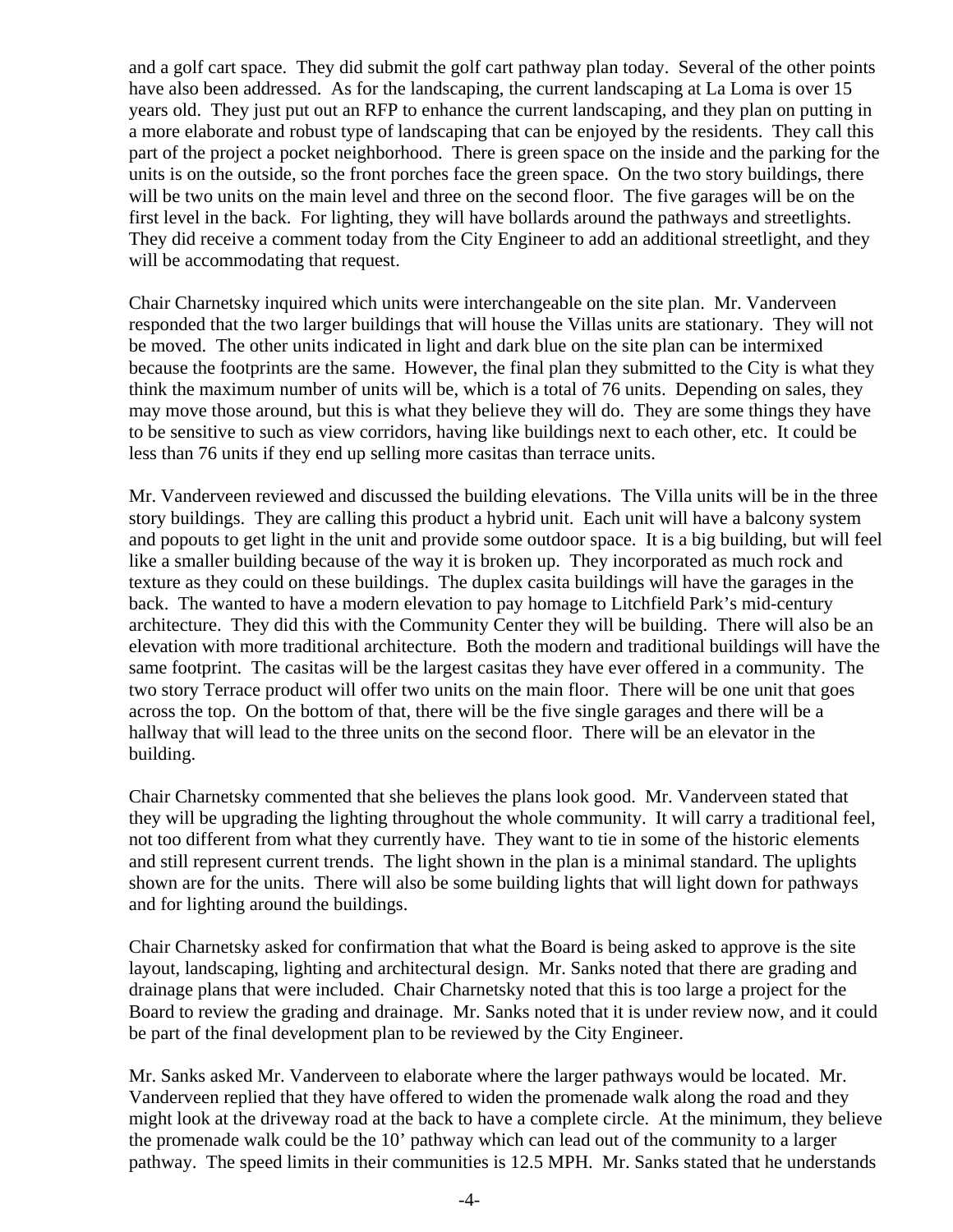the neighborhood is not that large; however, there should be ways to cross the community without going all the way around. Maybe some pinch points can be added. Mr. Vanderveen noted that he is open to expanding what has been proposed. Mr. Sanks suggested that he would like to amend one of the conditions he suggested to requiring that a pathway exhibit indicating location of 10' paths to connect people and places on golf carts per the PAD approved exhibits subject to approval by the City Engineer. Mr. Vanderveen asked that the condition reference the Zoning Code Section 31.20. Mr. Sanks was agreeable to that. Mr. Vanderveen stated that he has full confidence that they will be able to come to a solution on this. Chair Charnetsky commented that it is good to have the cart paths, but it is also important to keep the walkers safe too. Mr. Vanderveen noted that is a concern to Sun Health too, but he believes they can come to a consensus on this.

Boardmember Clair **moved** to approve the site plan, landscaping, lighting, and architectural elevations based on Staff's recommendation and with the conditions listed by Staff; Vice Chair Ledyard **seconded; unanimous approval.** 

## **D. Minutes**

Boardmember Dudley **moved** to approve the minutes of the August 6, 2020 meeting; Boardmember O'Connor **seconded; unanimous approval**.

## **III. Staff Report on Current Events**

Mr. Sanks reported on the progress of the Camelback and Dysart Roads Center and the Monument Point Center.

#### **IV. Boardmembers' Report on Current Events**

Staff and Boardmembers welcomed new Boardmember Ron Clair to the Design Review Board.

#### **V. Adjournment**

Boardmember Clair **moved** to adjourn the meeting; Boardmember O'Connor **seconded; unanimous approval.** The meeting was adjourned at 8:00 p.m.

## **APPROVED**: **DESIGN REVIEW BOARD**

\_\_\_\_\_\_\_\_\_\_\_\_\_\_\_\_\_\_\_\_\_\_\_\_\_\_\_\_\_\_\_\_

Susan Charnetsky, Chair

/pjm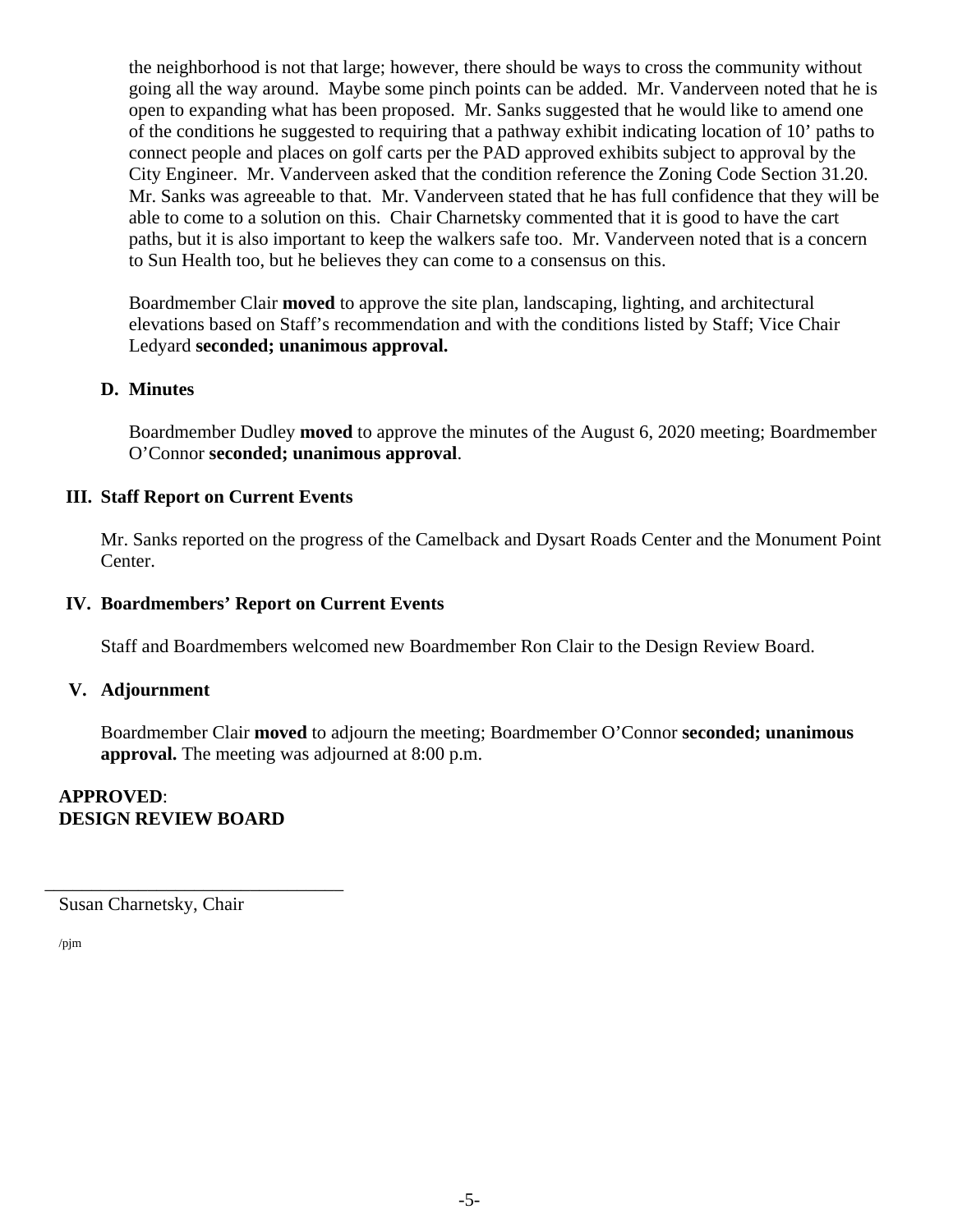### **MINUTES OF THE REGULAR MEETING OF THE LITCHFIELD PARK DESIGN REVIEW BOARD December 3, 2020**

## **I. Call to Order**

The meeting was held online via Zoom and called to order by Chair Charnetsky at 7:07 p.m.

Present: Chair Charnetsky; Vice Chair Ledyard; and Boardmembers Dudley and O'Connor.

Absent: Boardmember Clair.

Staff Present: Jason Sanks, Planning Consultant; Pam Maslowski, Director of Planning Services; Woody Scoutten, City Engineer; and Stephanie Irwin, Accounting Specialist.

#### **II. Business**

#### **A**. **Design Plans for a Roof Mounted Solar Panel Installation Proposed for 680 E. Fairway Drive**

Mr. Sanks stated that this is an application for the installation of solar panels on a pitched roof. He then read the Zoning Code requirements for the placement of solar panels on pitched roofs. He noted that, according to their exhibits, there seems to be no issue meeting most of the requirements. It appears that the panels will be placed flat to the roof and will have a proportional margin of space between the panels and the roof edges. The details also note that the panels will be no more than 8" above the surface of the pitched roof. However, the condition requiring a quadrangular shape for the panel arrays has not been met. The Code does allow the Board the authority to approve some minor deviations from the requirements. There will be an open space in the panel array on the front roof and two of the panels will be positioned horizontally while the others are positioned vertically. The panels on the rear roof appear to have been positioned around a couple of roof vents. Staff recommends approval, subject to some clarification by the applicant and discussion by the Board regarding whether there are any concerns about the missing panels.

Justin Preston, of Harmon Electric and representing the applicant, stated that the reason the two panels are positioned horizontally is because of the fire setback requirements, and there is no other place to put them.

Chair Charnetsky stated that the Board normally likes the panels in the arrays to be arranged in the same alignment without missing spaces. Mr. Sanks noted the issues with the front array will be very noticeable from the street. Mr. Preston noted that they had to locate them that way because of the way the contract was written. If they move them somewhere else, the resident will lose production. Boardmember Dudley inquired if they could put a panel in the blocked out area on the southwest side and remove one from the back side. Mr. Preston stated there is a vent located there. Chair Charnetsky noted that, in the past, there have been discussions regarding removing vents to make the arrays a more regular shape. Boardmember O'Connor asked for confirmation that the panels could go on the north side, but they would be less productive. Mr. Preston stated that was correct. They would not match the sales contract. Chair Charnetsky explained that the Board is concerned with meeting the City standards, not the sales contract. It was noticed that it would be best to fill in the missing space on the front and relocate the horizontal panels to the back. It was also suggested that additional panels could be added to the back to make up for the lost production.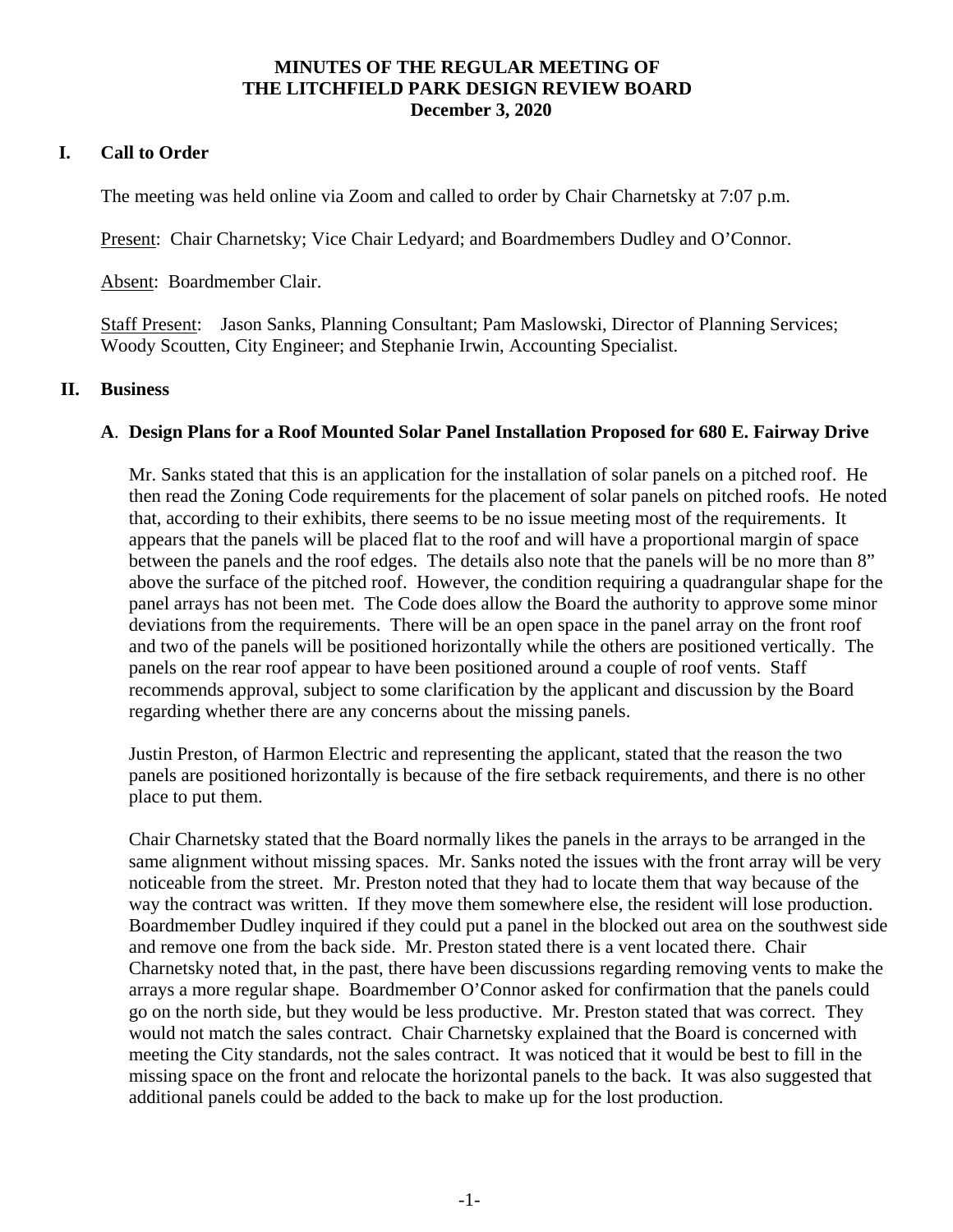The Board asked if it was possible to relocate the vent in the front and fill in the space with a panel and relocate the two horizontal panels to the rear roof. Mr. Preston asked for some time to contact his lead designer to join the discussion.

It was decided to move on to the next item while waiting for the lead designer. John Angelone, with Harmon Electric, joined the meeting after Item B was concluded.

Different options to improve the look of the front array were discussed. Mr. Angelone noted that moving the vent, moving the landscaped panels to the rear, and adding more panels would be costly for the homeowner. He asked if moving or cutting the vent so they could place a panel over it becomes a possibility, would that suffice, and could Staff then approve the revised plan. Boardmember Dudley asked if the lower vertical row of panels could be moved over to the left up to the vent, the panel above the vent space be relocated and reoriented to be in line with the landscaped panels, and then the top row of vertical panels slid over to the left to line up with the bottom vertical panels that butt up to the vent. That would result in the two rows with the vertical panels being exactly the same. Mr. Angelone noted he could do that. He will center the horizontal panels and they will block the view of the gap. Chair Charnetsky noted that she believes Staff could approve the revision if that was done.

Vice Chair Ledyard **moved** that, if the adjustments suggested by Boardmember Dudley and agreed to by the applicant tonight can be achieved then Staff can approve the application; if not the item is continued and can be brought back before the Board; Boardmember O'Connor **seconded; unanimous approval**.

## **B. Design Plans for an Addition/Exterior Remodel Proposed for 565 E. Campina Drive**

Mr. Sanks stated that, earlier in the day, Staff discussed whether to keep this on the agenda. The issue is that the proposed casita far exceeds the allowable square footage for a detached casita. The applicant then asked if the plans could be approved without the casita. What is left is a small 200 square foot addition on the front of the home that appears to be painted or stuccoed. He would like the applicant to explain the scope of the project. Removing the casita would leave two small additions.

Mike Fernandez, of 360 Construction and representing the applicant, stated that most of the remodel items are cosmetic and tucked back in a courtyard so they will not be visible. The siding material will be an ash finished wood. They did submit a sample sheet showing the finish. They will also be adding some cement view blocking and they will grow a vine through it. It will block off an outdoor extension to the master bathroom. They will be doing some changes to the courtyard, adding the view block with a combination of some exposed cement block. In response to a question, Mr. Fernandez confirmed that the roof element exists, and the request is to replace the current finish with aspen or cedar finish and adding some view block and growing some vines in it. The sides of the solar panels on this house are exposed so they will be adding a small wing wall of the exposed block at the end of the garage and running a parapet on that to shield the solar panels. They will also do some metal features on the windows on the front of the garage and a smooth stucco finish on the whole house. The current finish on the home is a Spanish lace type of stucco.

Mr. Sanks displayed the proposed new exterior colors. Mr. Fernandez noted that the new color will be much lighter than the existing color.

Boardmember O'Connor inquired if the detached garage would match and have the new garage doors. Mr. Fernandez responded that they are not sure if they will change out the garage doors right away, but they will be having all the matching finishes and windows to match the house. The worst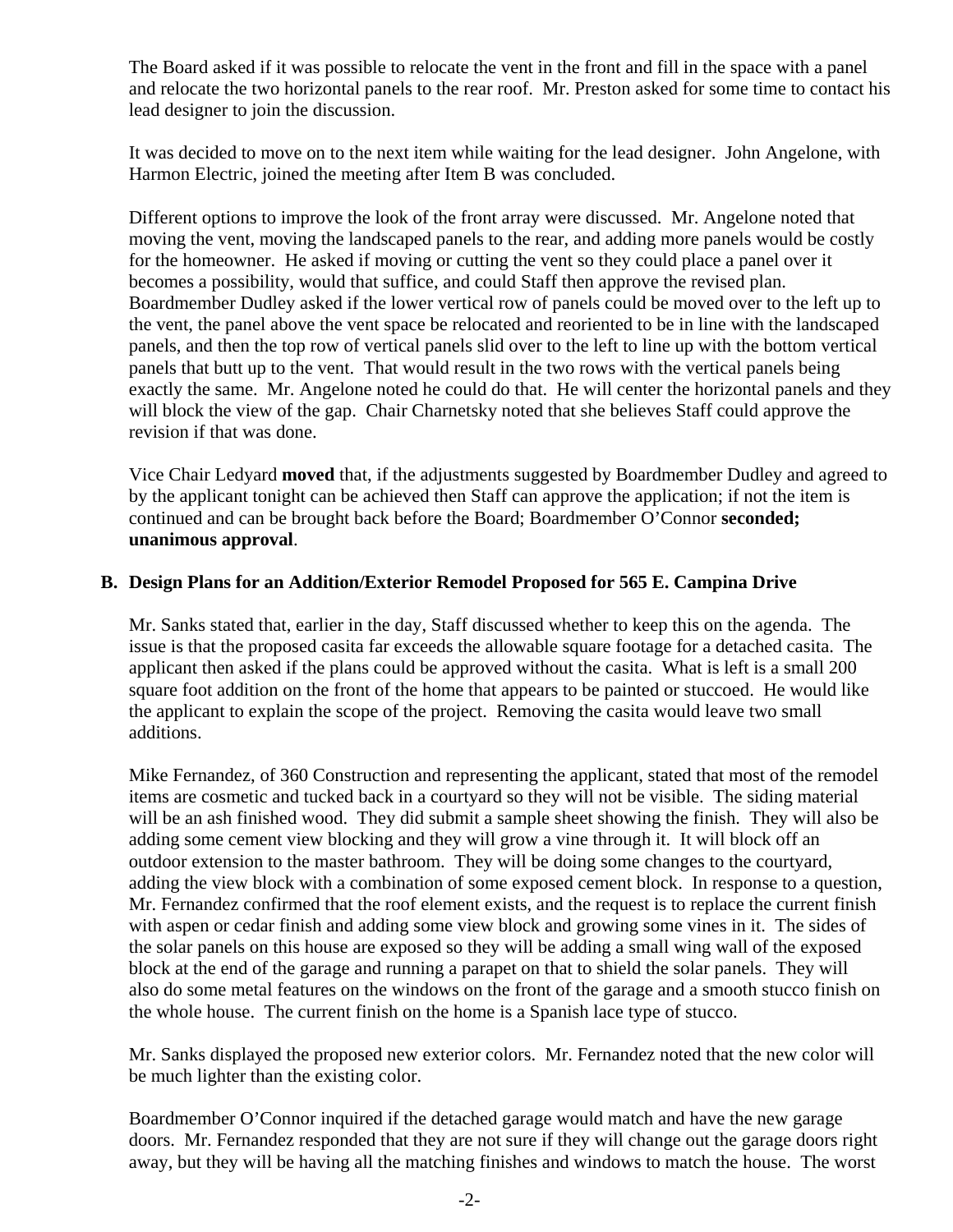case scenario would be that they will paint the garage doors to match the trim color. That would be temporary until they can afford the new doors. In response to a question, Mr. Fernandez replied that he will not be involved in any landscaping except to remove the tree that would block the new siding. Chair Charnetsky asked about the City's landscaping requirements. Ms. Maslowski noted that the landscaping requirements do not require much of existing homes. Chair Charnetsky suggested the applicants consult a landscape specialist when construction is completed.

Boardmember Dudley **moved** to approve the application as submitted, excluding the casita, subject to the Staff Report; Vice Chair Ledyard **seconded; unanimous approval**.

## **C**. **Final Design Plans Proposed for the Litchfield Heritage Project Proposed for the La Loma Homestead Property Located at 5402 N. Litchfield Road**

Mr. Sanks stated that the Litchfield Park Historical Society is seeking approval for exterior building elevations and site renovations for the La Loma Estate as the new home of its historical center. The project's design team submitted a robust package of improvement plans for the center that include exterior building elevations, floor plans, structural details, grading/paving plans, and landscaping for the site. The project's purpose in renovating the estate property is to serve as a new historical center for the City of Litchfield Park. The project celebrates the family and entity that originally founded the City and built this estate. It is giving it a new purpose and life, and creating a new destination with purpose for the Center. The sprawling complex will include an entry foyer, assembly spaces, office spaces, and galleries. Based on the exhibits provided, it appears that the building exterior finishes will preserve its original form with colors, materials, and finishes that match its historical origins. Onsite grading and paving improvements will provide for necessary runoff and retention needs. Paving improvements will ensure visitors can access the center and park. Circulation will be improved for visitors and emergency vehicle access to the center. Landscaping improvements will be provided to restore the hilltop and beautify the property. The landscape plans identify four zones in which different plant palettes are provided. These include an entry, tractor museum garden, hillside, and cactus zones. Decorative hardscape patios and outdoor furnishings will provide an attractive environment for outdoor events. Staff finds that the development plans will provide a dramatic improvement and restoration of both the estate home and the grounds around it. It will become a destination, a gem, in the West Valley. Staff recommends approval of the application subject to the exhibits provided.

Vince Rieselman stated that he is a Project Designer for Orcutt Winslow, who was hired to work on this project. He introduced Leilani Carr, also of Orcutt Winslow. They provided an overview of the project.

- One of their objectives is to bring the home up to current code so it can be occupied as a commercial building. It will include fire suppression and ADA accessibility.
- The site has entailed significant amounts of documentation of the existing conditions, materials, lighting, and intent of the original design and how it can be transformed into a museum, gallery spaces, and public gathering spaces. To make those uses more accessible, it was decided to add a tower that encapsulates the elevator which will make the building completely accessible. The tower will be visible from Litchfield Road.
- Traffic will be brought in through Litchfield Road through the turnaround circle. That was already established as part of a master plan that was begun by the City. They will add some parking that will tie into the existing loop road. That will require a significant amount of grading to make that it will work as a fire lane and to also control runoff which has eroded the site throughout the years.
- A new deceleration lane on Litchfield Road will be added, as well as a gate that will be inset so a fire truck coming in can make a clean turn before being stopped at the gate.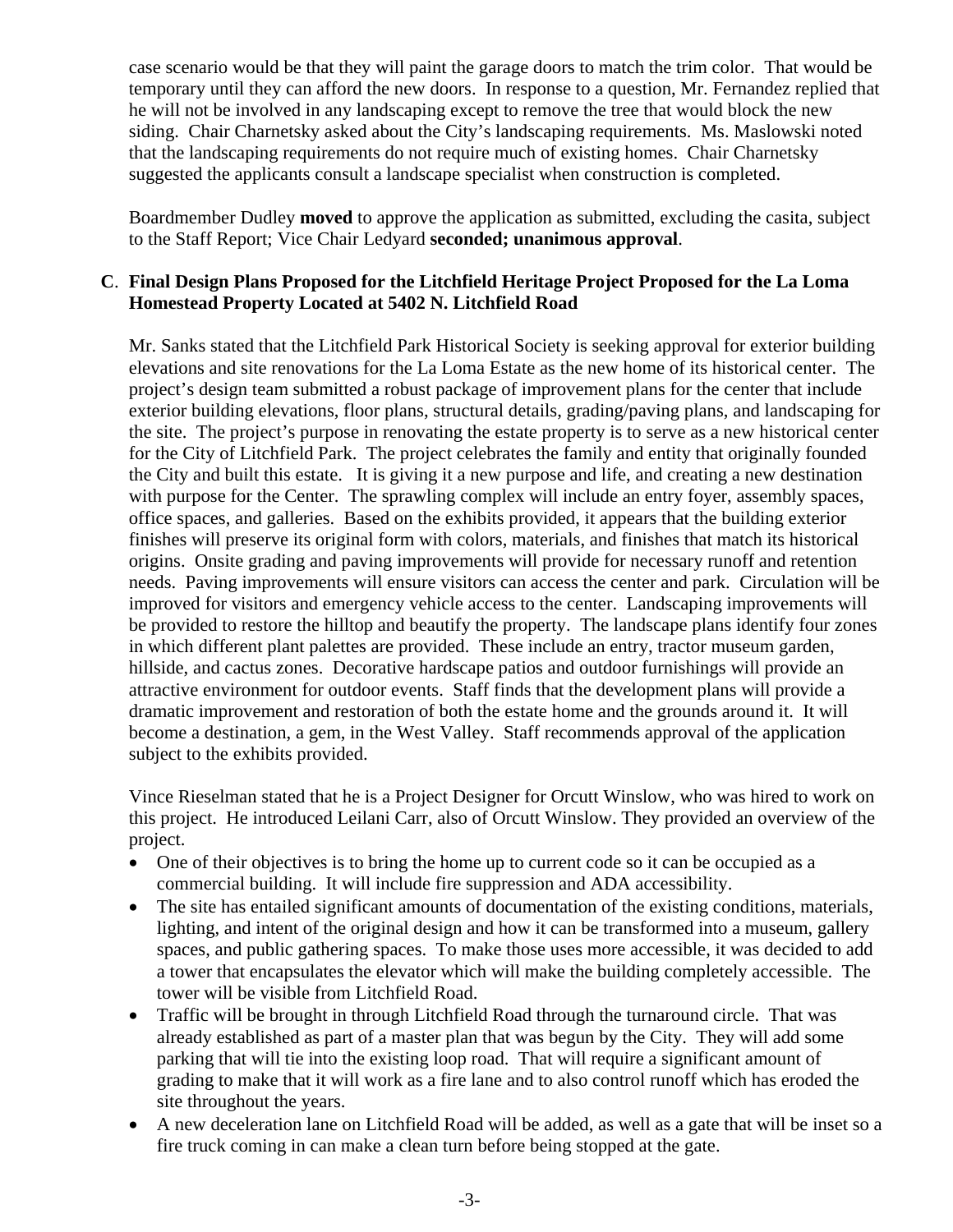- They have added a community room on the west side where the garages were. That will be extended out as if it was intended to be a garage from the beginning, however, much larger.
- They believe they have found a manufacturer for the roof tiles, and will try to match the tiles as much as possible. The finishes, textures, and colors on the exterior will match the existing. They were informed about a week ago that the City found the original light fixtures. They will incorporate those back into the building design as well as add some new fixtures that will work with the design.
- As part of a master plan, the landscape architect identified zones as areas that need to be protected and/or paid attention to over a long term process. An area has been identified for Litchfield Park's area of care.
- The landscape plan is very lush and is part of an overall master plan. They are working on pricing right now to determine how it will fit in the budget.
- At a previous meeting, the Board had requested that access be added to the south terrace from the front of the house. A walking path has been added.
- The south terrace will be leveled so there can be more assembling for weddings, etc., as well as for placing tables and chairs.
- The existing garage at the bottom of the ravine will have to be demolished. The ravine is eroding a lot of dirt away from the retention area on the north side of the house. The area will become a retention area and, in order, to get the grades right, the garage has to be demolished.

In response to questions from Boardmembers, Mr. Rieselman and Ms. Carr provided the following:

- The landscaping will be done as it fits into the budget. Clarification still needs to be made regarding responsibility. A broad approach has been taken to determine costs and to develop the site so that it is fully developed.
- There are areas on the property that are not part of this scope. The areas that are part of this scope include the entry, parking, turnaround loop and the museum.
- They have not engaged the thought that the parking element would be larger than what has been proposed for daily use. The parking would have to be expanded if more functions start to happen on the site. The area to the north is flat and can be prepared for parking if needed. Right now, the assembly space seats about 80 people.
- They have engaged the Goodyear Fire Plans Examiner. They will be submitting their package to him and he will review the access. The plans have not yet been approved. Mr. Sanks noted that, prior to permitting, the City Engineer and the Goodyear Fire Plans Examiner will probably be coordinating.
- Information regarding the outdoor patio spaces was provided. The hilltop will have the same feeling as before, but it will be flatter closer to the house so there can be more gatherings on the flat surfaces.
- They have a vision that the gathering area will be lit with string lights and bollards, while the rest of the property will have pathway lighting. The pathway leading to the parking area will have bollard lighting and the road will have 10' high lit posts. There is some opportunity to uplight the house, but they have not got into that yet. The elevator tower will be enclosed with glass and be lit from the inside. Also, the sign on the front wall will be lit and the front canopy will be lit. There will be lighting on the building itself. They want the property to be lit, but be more like the Botanical Garden than a supermarket.

Chair Charnetsky noted that the Board is reviewing the architecture, design style, lighting and landscaping for possible approval. Mr. Sanks noted that the grading and drainage can be reviewed by the City Engineer. Mr. Rieselman noted that they have been discussing the grading and drainage with City Staff.